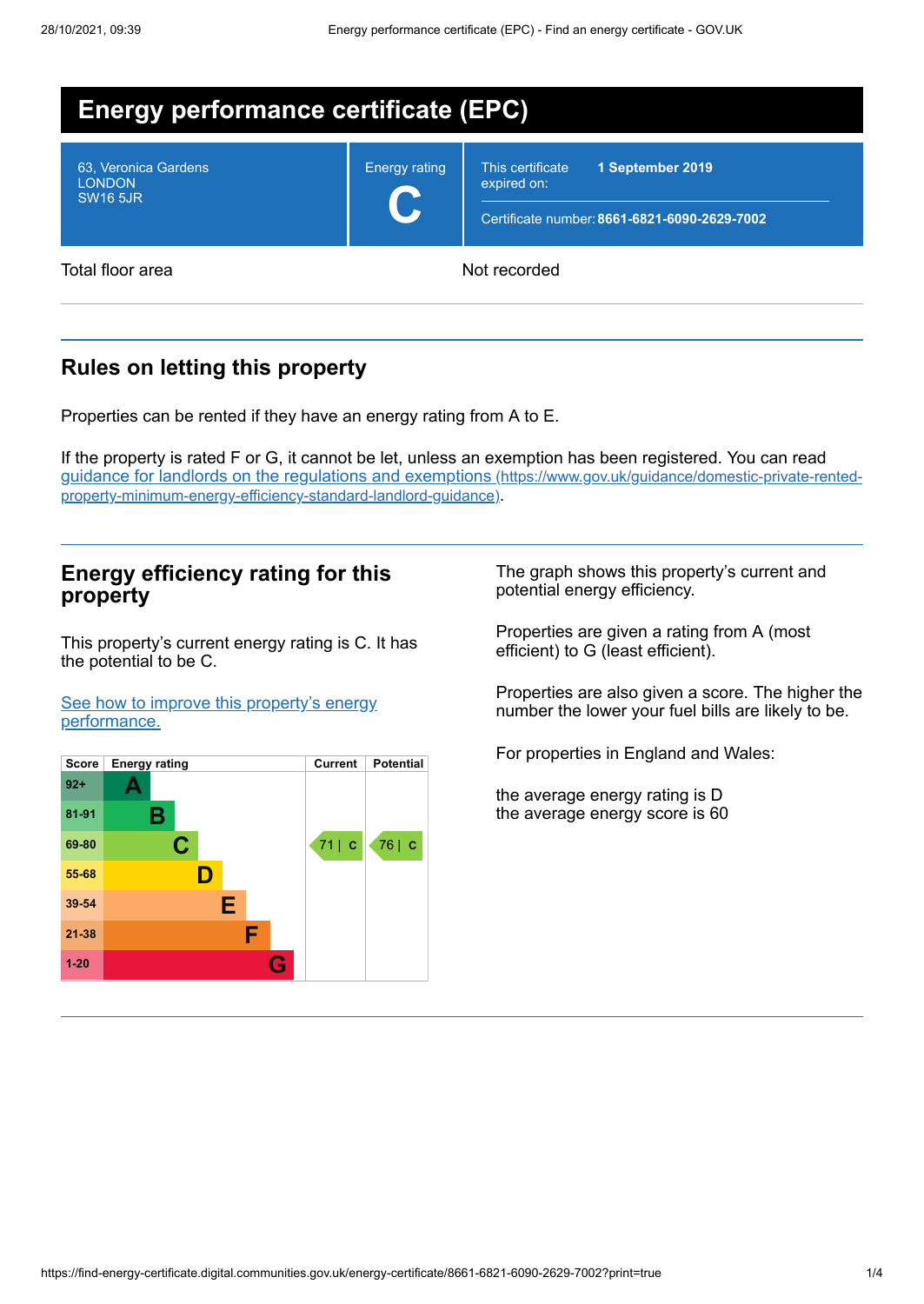# **Breakdown of property's energy performance**

This section shows the energy performance for features of this property. The assessment does not consider the condition of a feature and how well it is working.

Each feature is assessed as one of the following:

- very good (most efficient)
- good
- average
- poor
- very poor (least efficient)

When the description says "assumed", it means that the feature could not be inspected and an assumption has been made based on the property's age and type.

| <b>Feature</b>       | <b>Description</b>                         | Rating    |
|----------------------|--------------------------------------------|-----------|
| Wall                 | Cavity wall, as built, insulated (assumed) | Good      |
| Roof                 | Pitched, 100 mm loft insulation            | Average   |
| Window               | Single glazed                              | Very poor |
| Main heating         | Electric storage heaters                   | Poor      |
| Main heating control | Manual charge control                      | Poor      |
| Hot water            | Electric immersion, off-peak               | Poor      |
| Lighting             | No low energy lighting                     | Very poor |
| Floor                | (other premises below)                     | N/A       |
| Secondary heating    | None                                       | N/A       |

#### **Primary energy use**

The primary energy use for this property per year is 382 kilowatt hours per square metre (kWh/m2).

| <b>Environmental impact of this</b><br>property                                                                                                                                                        |                   | This property's potential<br>production                                                                                                                                                  | 2.6 tonnes of CO2 |  |
|--------------------------------------------------------------------------------------------------------------------------------------------------------------------------------------------------------|-------------------|------------------------------------------------------------------------------------------------------------------------------------------------------------------------------------------|-------------------|--|
| One of the biggest contributors to climate<br>change is carbon dioxide (CO2). The energy<br>used for heating, lighting and power in our<br>homes produces over a quarter of the UK's CO2<br>emissions. |                   | By making the recommended changes, you<br>could reduce this property's CO2 emissions by<br>0.4 tonnes per year. This will help to protect the<br>environment.                            |                   |  |
| An average household<br>produces                                                                                                                                                                       | 6 tonnes of CO2   | Environmental impact ratings are based on<br>assumptions about average occupancy and<br>energy use. They may not reflect how energy is<br>consumed by the people living at the property. |                   |  |
| This property produces                                                                                                                                                                                 | 3.0 tonnes of CO2 |                                                                                                                                                                                          |                   |  |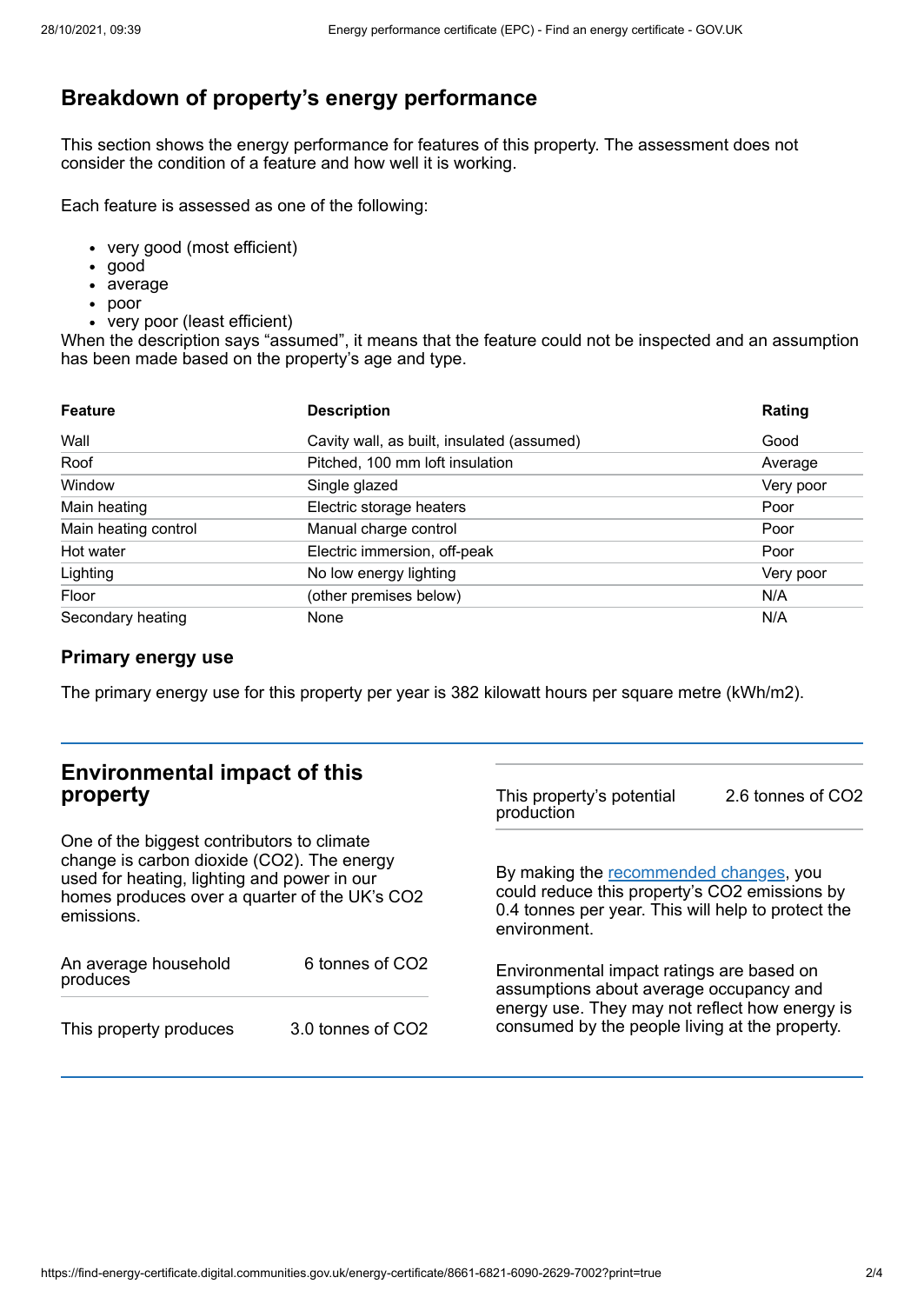# <span id="page-2-0"></span>**How to improve this property's energy performance**

Making any of the recommended changes will improve this property's energy efficiency.

If you make all of the recommended changes, this will improve the property's energy rating and score from C (71) to C (76).

| <b>Recommendation</b>                                                                                                                                                                                                                                                                                                                                                                                                                                                                                                                                                                                                                                                                                                                                                                                                                                                                                                                                                                                                                                                                                                                            | <b>Typical</b><br>installation<br>cost | <b>Typical</b><br>yearly<br>saving |
|--------------------------------------------------------------------------------------------------------------------------------------------------------------------------------------------------------------------------------------------------------------------------------------------------------------------------------------------------------------------------------------------------------------------------------------------------------------------------------------------------------------------------------------------------------------------------------------------------------------------------------------------------------------------------------------------------------------------------------------------------------------------------------------------------------------------------------------------------------------------------------------------------------------------------------------------------------------------------------------------------------------------------------------------------------------------------------------------------------------------------------------------------|----------------------------------------|------------------------------------|
| 1. Loft insulation laid in the loft space or between roof rafters to a depth of at least 270<br>mm will significantly reduce heat loss through the roof; this will improve levels of<br>comfort, reduce energy use and lower fuel bills. Insulation should not be placed below<br>any cold water storage tank, any such tank should also be insulated on its sides and<br>top, and there should be boarding on battens over the insulation to provide safe<br>access between the loft hatch and the cold water tank. The insulation can be installed<br>by professional contractors but also by a capable DIY enthusiast. Loose granules may<br>be used instead of insulation quilt; this form of loft insulation can be blown into place<br>and can be useful where access is difficult. The loft space must have adequate<br>ventilation to prevent dampness; seek advice about this if unsure. Further information<br>about loft insulation and details of local contractors can be obtained from the National<br>Insulation Association (www.nationalinsulationassociation.org.uk).                                                          | Information<br>unavailable             | £32                                |
| 2. Replacement of traditional light bulbs with energy saving recommended ones will<br>reduce lighting costs over the lifetime of the bulb, and they last up to 12 times longer<br>than ordinary light bulbs. Also consider selecting low energy light fittings when<br>redecorating; contact the Lighting Association for your nearest stockist of Domestic<br><b>Energy Efficient Lighting Scheme fittings.</b>                                                                                                                                                                                                                                                                                                                                                                                                                                                                                                                                                                                                                                                                                                                                 | Information<br>unavailable             | £21                                |
| 3. Double glazing is the term given to a system where two panes of glass are made up<br>into a sealed unit. Replacing existing single-glazed windows with double glazing will<br>improve comfort in the home by reducing draughts and cold spots near windows.<br>Double-glazed windows may also reduce noise, improve security and combat<br>problems with condensation. Building Regulations apply to this work, so either use a<br>contractor who is registered with a competent persons scheme <sup>1</sup> or obtain advice from<br>your local authority building control department.                                                                                                                                                                                                                                                                                                                                                                                                                                                                                                                                                       | Information<br>unavailable             | f40                                |
| 4. Changing the heating to use a mains gas boiler that provides both space and water<br>heating will save money, as mains gas is currently cheaper than the fuel being used at<br>present. A condensing boiler is capable of much higher efficiencies than other types<br>of boiler, meaning it will burn less fuel to heat the property, but there may be<br>exceptional circumstances making this impractical. Condensing boilers need a drain<br>for the condensate which limits their location; remember this when considering<br>remodelling the room containing the existing boiler even if the latter is to be retained<br>for the time being (for example a kitchen makeover). This improvement is most<br>appropriate when the existing heating system needs repair or replacement. Building<br>Regulations apply to this work, so your local authority building control department<br>should be informed, unless the installer is registered with a competent persons<br>scheme <sup>1</sup> , and can therefore self-certify the work for Building Regulation compliance.<br>Ask a qualified heating engineer to explain the options. | Information<br>unavailable             |                                    |

## **Paying for energy improvements**

Find energy grants and ways to save energy in your home. [\(https://www.gov.uk/improve-energy-efficiency\)](https://www.gov.uk/improve-energy-efficiency)